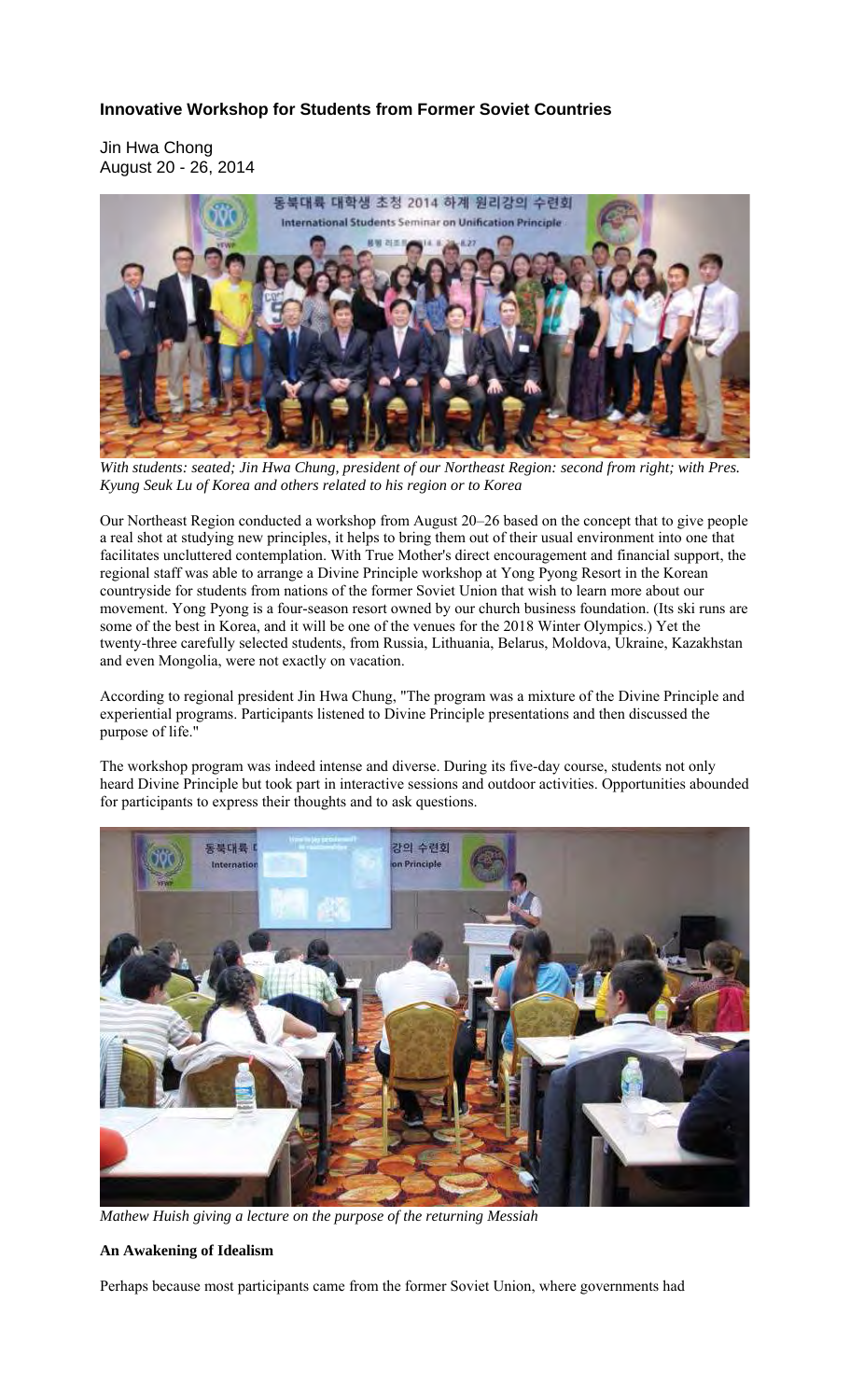suppressed the expressions of religious ideas for two generations, Divine Principle concepts were especially stimulating, and participants in the question and answer sessions following each presentation were animated.

The first day's focus on the Principle of Creation, for example, included a showing of the movie "What Dreams May Come," depicting life and love in the spirit world. A number of participants were struck by the issues raised -- that the spirit world might really exist and that it might influence our lives on earth.

The next day, Korean FFWPU President Lu spoke on True Parents' work to sow many seeds for the establishment of world peace. His visit was all the more memorable because he brought pizza and gifts for each participant. In discussing Rev. Lu's speech, participants concluded:

We are young people and we are the future, which is why we need to take responsibility for the future.

Even though we are all different we can make a world of peace through unity.

No matter which religion you come to God through, when you come to God you can make unity.

There followed a debate on the topic of pure love. Although not all the students agreed with the presentations on this topic, the debate caused them to consider more intensely worldly concepts that they naturally absorbed by dint of growing up in societies without a strong religious foundation.



*The students played yute*  $\overline{A}$  *A result of a sisterhood ceremony* 

#### **The Challenge Accepted**

Second-generation church leader and lecturer Matthew Huish from the United Kingdom gave lectures on the purpose of the coming of the Messiah on the third day. Rather than quoting the Bible or other scriptures, Rev. Huish used examples from science and psychology, an approach the participants appreciated. The session concluded with a role-playing exercise: students were asked to imagine they were the Messiah and give a speech to the people of the world. Many struggled with the task, perhaps realizing how weighty and challenging the mission and responsibility of the Messiah is.

The afternoon was devoted to a hike through the hills. The connection between the vigorous hike and the morning lectures on the course of the Messiah was not lost on the students. The hike represented (or perhaps foreshadowed) the toughness of the indemnity course and revealed how easily our fallen nature comes to the fore. The lesson for the day was in perseverance. The students' victory was that they did not give up and the principle learned that they should never complain. Reaching the summit of the hill naturally symbolized each person's internal victory.

## **Testimony to Personal Change**

The internet campaign specially organized to invite students to this workshop was what attracted a young participant from Vladivostok in eastern Russia. Even before traveling to Korea, our members told her that after the workshop she would see the world completely differently and that she herself would change. She doubted this. However, on the third day, after the lectures on the Last Days and the Purpose of the Messiah, she testified that her mind and heart had exploded. She broke into tears, something she said was not usual for her.

On the final day, after lectures about True Father's life and after a question and answer session on the blessing, she said that her mind turned upside down, without the possibility of reverting to its previous state. She was afraid of the change because she was not ready for it, she said, but she expressed confidence to be able to digest everything in time.

Another participant, from Kazakhstan, asked why Almighty God could not find the Messiah right away,